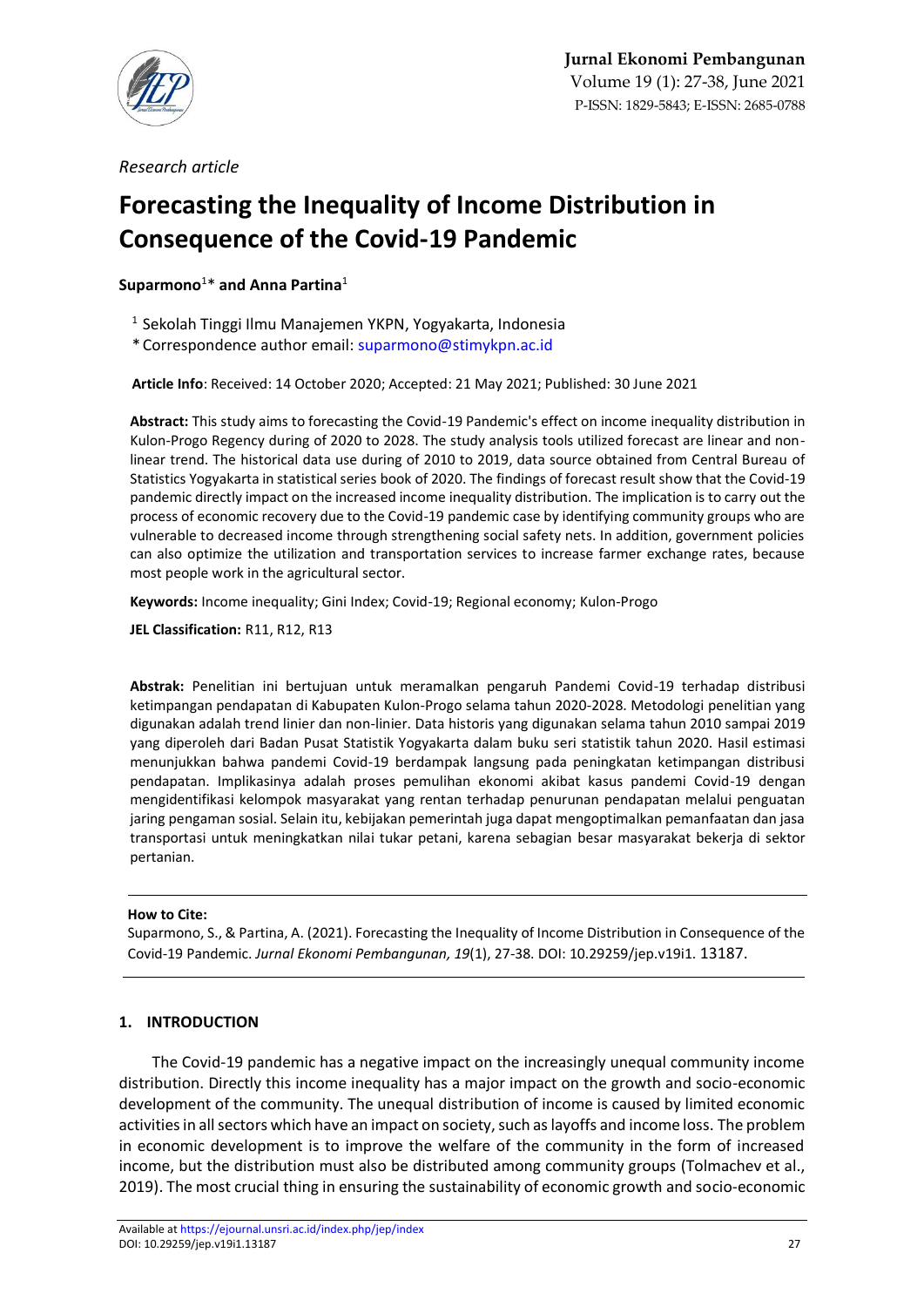development is how income distribution of rich community are not much different from the poor or the existing inequality is still reasonable (Choi, 2019).

The current challenge is that inequality in income distribution is on the rise again. Inequality of income distribution not only threatens economic aspects, the problem of inequality also significantly threatens social and political aspects which in turn can threaten the stability of society, especially in large, diverse and young democracies that are plagued by poverty and widespread vulnerability amid rising expectations (Tadjoeddin et al., 2020). Meanwhile, lower-income inequality in developing countries have different modalities and varying degrees of scope in developing social security programs, with their own success stories and shortcomings in implementation (Teka et al., 2019). Policy and program such as social security has gained popularity in recent decades, especially during the Covid-19 pandemic as a way of minimizing and minimizing the risk of the widening inequality of income distribution and maintaining sustainability development.

The several studies that the effect of the current Covid-19 outbreak has overwhelmingly impacted neighborhood-related historically disadvantaged populations, such as the proportion of racial and ethnic minorities, refugees, and lower-income households (Maroko et al., 2020). The effects of Covid-19 in countries has hight impact include high insurance rates, policy deficiencies in pluralistic health services, high spending, the increased risk of non-communicable disorders, lost growth opportunities, and socio-economic consequences such as unemployment and deprivation (Rodela et al., 2020). The Covid-19 pandemic and subsequent food availability challenges have exposed deep gaps in the food supply and delivery network. The stressful situations such as this, customers often exhibit habits intended to minimize the likelihood that they will not be able to afford food or other products at a later date (Power et al., 2020). The disparity, however, was still the same range, that is to say, low impartation. Covid-19 does not discriminate, a dangerous myth has repeated, side by side with the increased vulnerability of the most socially and economically deprived (Patel et al., 2020).

The Gini index is a standard indicator of wealth inequality, such as disparities in employment, education, and ability (Furman et al., 2019). Increases equal income through lower economic growth, biased tax systems are favoring wealthy and well-connected lower levels and social expenditure efficiency, and unfair access to education and public services (Policardo et al., 2019). Comprehensive literature analyzed the relationship between urbanization on the one hand and economic development and income equity on the other (Sulemana et al., 2019).

The global development cycle reduced income inequality by raising the per capita income. At the beginning of a development cycle, it shows a spike in income inequality followed slowly by a decrease in income inequality (Fawaz & Frey, 2020). The popularity of the Gini index is attributed to its simplicity and ease of analysis thanks to its straightforward graphical association with the Lorenz curve; also, many valuable decompositions by origins and classes, strong inferential properties, as well as initial formulations and extensions proposed later by many researchers have helped to illustrate its applicability in different ways (Giorgi & Gigliarano, 2017; and Banerjee et al., 2020). To simultaneously overcome the limitation of the Gini index in that it is less sensitive to income distribution inequality and to limit the inter-decide ratios that ignore difference during income distribution, an index of inequality is introduced (Sitthiyot & Holasut, 2020). Income is associated with numerous social health determinants, such as education, living conditions, and community resources, and whether people can afford health work (Simon et al., 2020).

The regional climate in which it is present, career precariousness degrades working and living conditions. This precariousness facilitates labor migration to areas with better incomes and working conditions, a scenario that exacerbates inequality and establishes relationships between the middle and the periphery. From this point of view, the central regions or representatives, where the agglomeration powers and the presence of improved returns are greater, are often those with a better quality of life. The economic impact the Covid-19 is expected to be large and will drive millions into poverty, including children poverty. The rate of poverty among children is a vital indicator of wellbeing for children. The child poverty rate, as a metric, shows us how many children at a time live in households with annual earnings or financial services below a defined level considered inadequate to fulfill basic needs (Chaudry & Wimer, 2016).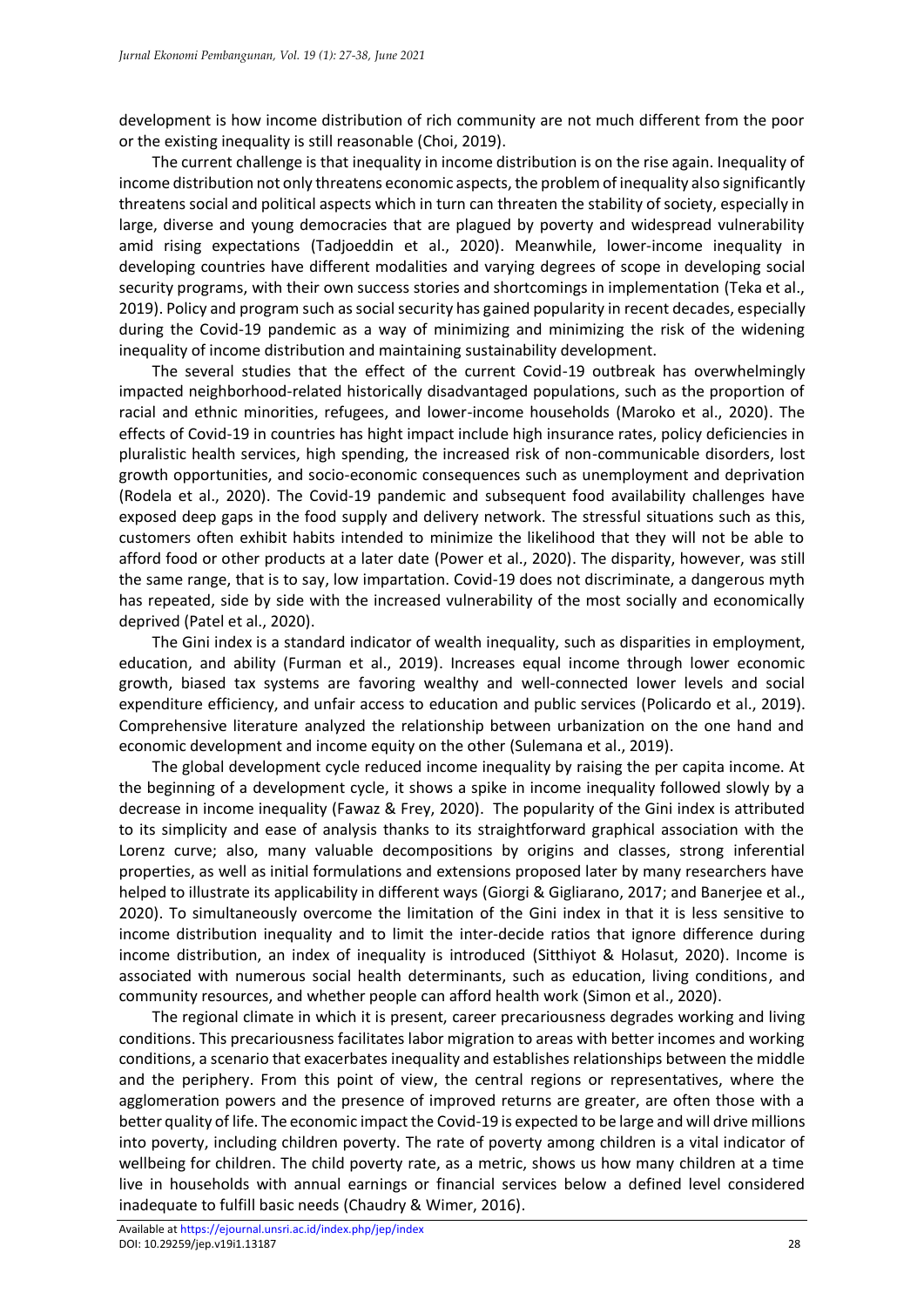Covid-19 also suspended manufacturing operation and study forecast instantaneously using inperson methods. It urged researchers to reorganize their programs to resume non-in-person tasks or to explore electronic and remote ways (Liegghio & Caragata, 2020). Poverty reduction has been a core subject for researchers in the social sciences, from economics to banking, management, and entrepreneurship. Generally speaking, in recent decades, faster and wider economic growth has helped large numbers of people to move out of poverty, so that severe poverty has dropped to less than 10 percent of the world's population. Poor urban populations are frequently underestimated, such as those living in informal settlements, and metrics used to quantify basic deprivations do not provide policymakers with the knowledge they need to devise and enact policies to fix urban deprivations.

Poverty has a broad and multidimensional perspective so that this condition of debt, ultimately results in inequality between low-income and high-income groups, and this is what is called inequality (Robles Aguilar & Sumner, 2020). The same condition has been experienced by Indonesia, previously, inequality of income distribution in Indonesia had reached a record high of 0.41, this rate is calculated on the Gini index of household consumption spending during 2011-2014. Inequality of income distribution has become the current challenge because it will threaten the main goal of increasing growth and the sustainability of economic development.

The study location was carried out at Kulon-Progo Regency, this area is one of five regencies in the province of Yogyakarta's with the highest economic growth before the Covid-19. The high economic growth is triggered by the development of international airports and the development of an airport city. From its economic structure, sector that shapes economic growth in Kulon-Progo in 2020, almost all areas experienced a decline in growth, except for the health services and social activities, transportation and warehousing, and information and communication sectors. The central government's budget reallocation policy of at least 50 percent has a significant effect on the economic structure in Kulon-Progo Regency. The budget will be focus on handling the settlement of the Covid-19 pandemic case so that several regional strategic program have to be postponed or rescheduled (Badan Pusat Statistik, 2020).

This paper assesses the impact of Covid-19 on the inequality of income distribution during the Covid-19 period and estimates until 2024. It predicted that the economic effects would be significant, lowering the economic growth forecast from 5 percent in 2020 to between 4.2 percent and -4.7 percent (Suryahadi et al., 2020). Before the Covid-19 pandemic, this group's healthcare needs also needed more significant consideration, especially concerning drug use, but these issues were ignored mainly during this pandemic (Webster et al., 2020). The number of economic activities conducted online also resulted in inequality towards people who are unable to have access to technology (Beaunoyer et al., 2020).

This study analyzes and forecasting the impact of the Covid-19 pandemic on the inequality of income distribution in Kulon-Progo Regency. The basic theory used is the income distribution theory from the Gini Index. The Gini index is a scaled measure of distribution inequality based on the Lorenz curve that ranges from 0 to 1. The Lorenz curve is a graph in economics that depicts income or wealth inequality as the cumulative distribution of a nation's income or wealth (or some other economic criterion of interest) (Domicolo & Mahmoud, 2020). The benefits of this study are especially for the Kulon-Progo Regency government to determine the impact of the Covid-19 pandemic on community income inequality and to formulate policies to minimize this impact. For other authors, the results of this study are useful in finding out how the impact of the pandemic on the income distribution of the affected community. The study question is how the impact of the Covid-19 pandemic in Kulon-Progo Regency until 2028 and efforts to anticipate it.

#### **2. RESEARCH METHODS**

#### *2.1. Data*

The data used in this study is Gini index series data from 2010 to 2019. The data used in this study is Gini index series data from 2010 to 2019. The data used in this study is the Gini index series data from 2010 to 2019. The data source is obtained from D.I. Yogyakarta in Figures for 2020. This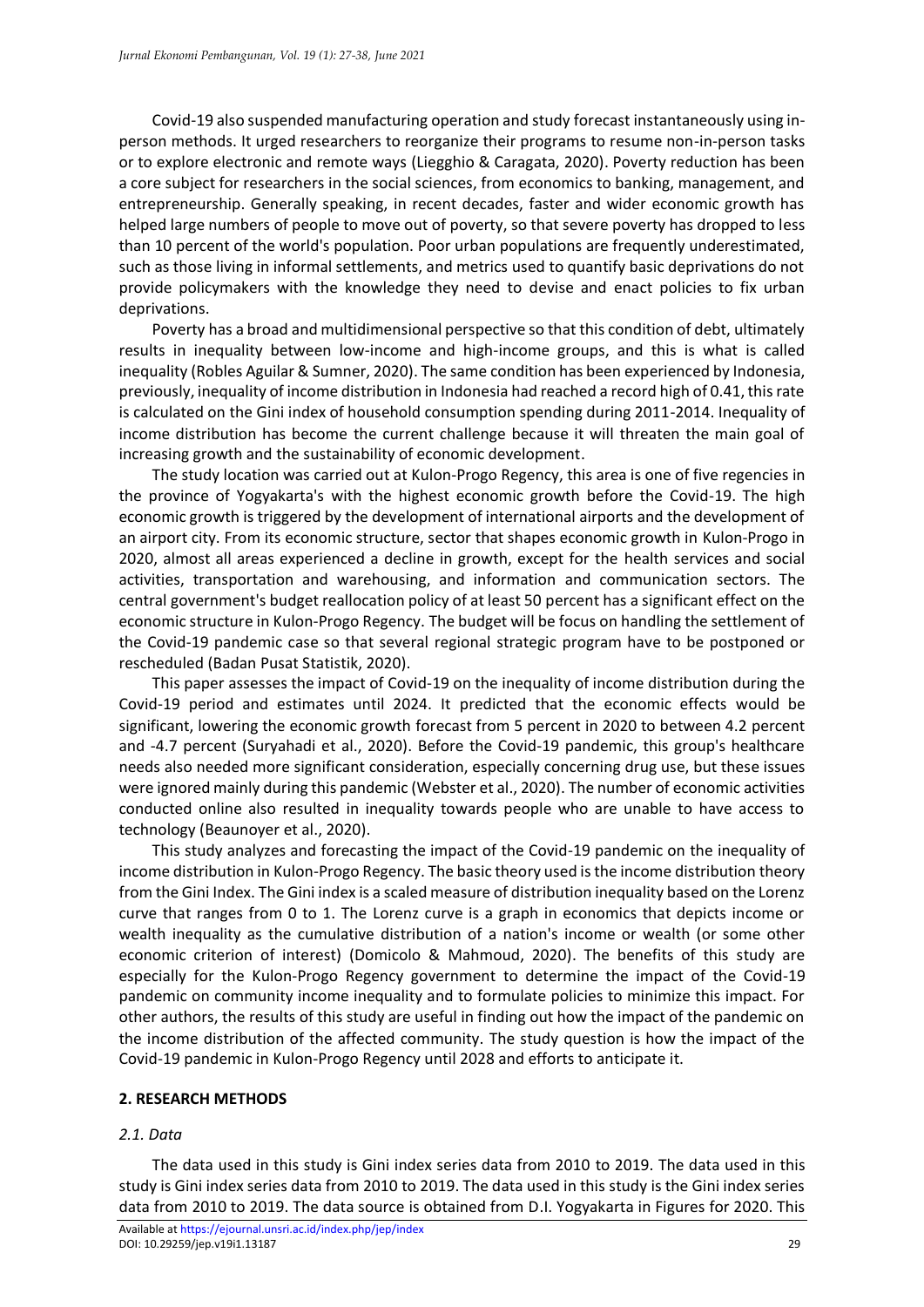amount of data starts from 2010 because it assumes that before that year, there were several shocks in the Indonesian economy and the world economy that would disrupt forecast, for example the economic crisis, bailout in the United States, and the global crisis. The amount of data for 9 years is sufficient to carry out forecast, especially for income inequality between residents. The data is then forecasted using eleven forecast methods and selected the best models by choosing the best goodness of fit value. The data is then forecasted using eleven forecast methods and selected the best models by choosing the best goodness of fit value.

#### *2.2. Gini Index and Forecasting Methods*

The Gini concentration index, also known as the concentration ratio, is probably the most common statistical index used in social sciences to measure concentration when a positive random variable is distributed (Giorgi & Gigliarano, 2017). After dividing along a particular dimension, the Gini index measures the integrity of a given class. Better separation increases the simplicity of the splitting pairs.

A statistical estimator of Gini index is defined as follows (1). Suppose  $X_j - X_i$ , are the observations of a sample of size  $n \geq 1$  independent, identically distributed random variables from a common distribution of known mean  $\mu > 0$  (Domicolo & Mahmoud, 2020). The Gini index is estimated by:

$$
G_n \frac{\sum_{1 \le i \le j \le n} |X_j - X_i|}{n^2 \mu} \tag{1}
$$

If  $\mu$  is not known, it is replaced by an estimator of it. The Gini coefficient varies between 0 (case of perfect equality) and 1 (perfect inequality), and it is invariant under scale transformations. It is equal to 0 if all individuals have the same income value, and equal to 1 if all individuals except one have zero income. In contrast, one individual holds the entire income amount (Giorgi & Gigliarano, 2017).

The methods used for forecast are linear and non-linear. The selection of the forecast method in this study was carried out to select one of the existing methods as the best method to represent the method used to be the forecast method. A good forecast method is seen from the largest and most significant R-square value and F-statistic value. The Gini Index is presented in the following equation:

$$
Linear Y_t = \beta_0 + \beta_1 T \tag{2}
$$

Logaritmic: 
$$
Y_t = \beta_0 + \beta_1 Ln(T)
$$
 (3)

$$
Inverse: Y_t = \beta_0 + \frac{\beta_1}{T} \tag{4}
$$

Quadratic:  $Y_t = \beta_0 + \beta_1 T + \beta_1 T^2$  (5)

Cubic: 
$$
Y_t = \beta_0 + \beta_1 T + \beta_2 T2 + \beta_3 T3
$$
 (6)

$$
Compound: Y_t = \beta_0 \beta_1 T \tag{7}
$$

$$
Power: Y_t = \beta_0 T \beta_1 \tag{8}
$$

$$
S: Y_t = \epsilon \left( \beta_0 + \frac{\beta_0}{T} \right) \tag{9}
$$

$$
Growth: Y_t = e\left(\beta_0, \beta_1, T\right) \tag{10}
$$

$$
Exponential: Y_t = \beta_0 e \beta_1 T \tag{11}
$$

$$
Logistic: Y_t = \left(\frac{1}{u} + \beta_0 \cdot \beta_1 T\right) - 1\tag{12}
$$

Where:  $Y_t$  is variable predicted, the Gini index value for each type of forecast method to be calculated; T is Year, calculation year for each period; *Ln* is smoothing method by using natural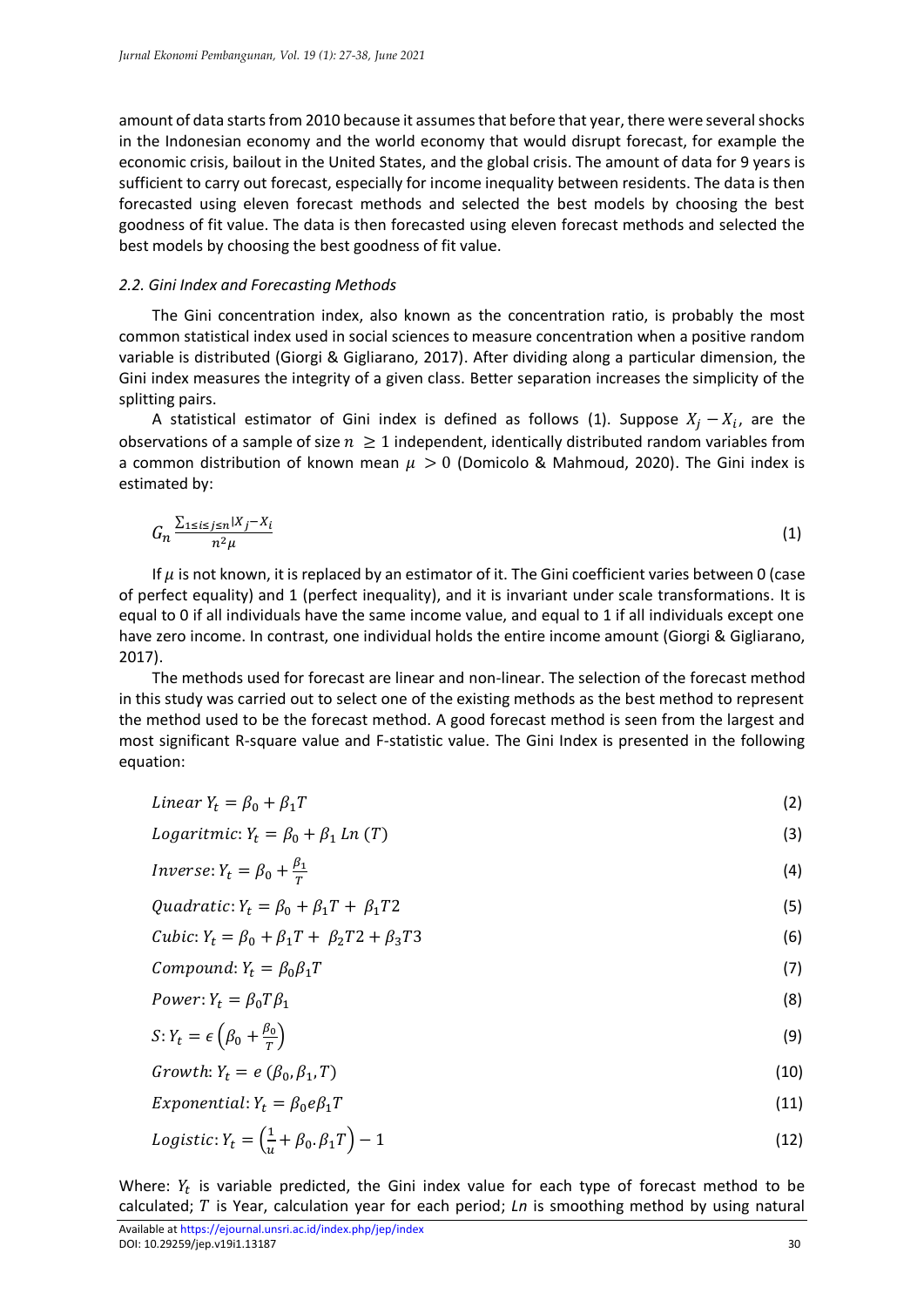logarithm; e is constant numbers in the equation 2.718282;  $\beta_0$  is the value of the constant coefficient that shows the value of the predictive variable when the independent variable is zero,  $\beta_1$ ,  $\beta_2$ ,  $\beta_3$  The parameter coefficient that shows the magnitude of the influence of the independent variables on the predictive variable (Y).

The method of constructing the model that can predict values for new events is known as predictive modeling. It forecasts future events based on historical evidence. There are many different types of predictive modeling techniques including ANOVA, linear regression (ordinary least squares), logistic regression, ridge regression, time series, decision trees, neural networks, and many more (Zhang & Sun, 2020). The Gini index is the most frequently used of several summary measures of inequality derived from the Lorenz curve, which plots cumulative income shares against the cumulative percentage of the population. A hypothetical Lorenz curve following an upward slanting 45' diagonal would indicate perfect equality (the bottom 10 percent receives 10 percent of all income, the bottom 50 percent receives 50 percent, etc.). The Gini coefficient is a measure of the degree of deviation from the diagonal, indicating the extent of income inequality.

#### **3. RESULTS AND DISCUSSION**

The Covid-19 pandemic during of 2020 has an impact to almost all sectors experienced growth decline, except for the health services and social activities, transportation and warehousing, and information and communication sectors in Kulon-Progo Regency. The central government's budget reallocation policy of at least 50 percent has a significant effect on the economic structure in Kulon-Progo Regency. The budget will be focused on handling the settlement of the Covid-19 pandemic case so that several regional strategic forecast have to be postponed or rescheduled.

The health services sector and social activities, for example, will experience a very significant percentage increase of 218.25 percent compared to 2019. This is due to the reallocation of the regional budget for health and distribution of social assistance to community groups affected by the Covid-19 pandemic case. The Transportation and Warehousing sector will also increase significantly by 38 percent because Yogyakarta International Airport (YIA) has started operating even though it has not fully run normally during the Covid-19 pandemic. The number of passengers who will arrive at YIA will not reach the ideal target due to government policies that limit community mobility and also the implementation of the Covid-19 health and safety protocol, especially in semester-one, but it is estimated that by semester-two YIA can operate optimally.

Another sector that will also increase significantly is the information and communication sector. This sector is predicted to increase by 30 percent. One of the reasons is the use of access to information via the internet due to community activities carried out online. The case of the Covid-19 pandemic has indeed directed people to work and study from home by utilizing internet access. The sector that experienced the highest decline was the construction sector, which was predicted to decline by -20 percent. The reason is that the construction phase of the YIA construction forecast is almost complete and has entered the finishing stage. The high contribution of this forecast at the start of its construction was enough to boost the construction sector so that when this forecast is completed it will certainly have a lot of impact on the decline in the construction sector. Meanwhile, the sectors supporting construction growth also experienced a decline such as mining and quarrying which fell -3.61 percent.

The sector that was also heavily affected by the restrictions on access related to Covid-19 was the provision of accommodation and food and drink, which fell to -4.67 percent. Apart from that, the sectors with minus growth were real estate at -1.17 percent, corporate services at -2.79 percent, and other services at -0.65 percent. The case of the Covid-19 pandemic has indeed contracted all sectors that form economic growth in Kulon-Progo Regency so that growth can decrease by 12.69 percent in 2020 to 0.81 percent from 13.49 percent in 2019.

Then 2021 is predicted to be the year of economic recovery after the Covid-19 pandemic. The forecast results under the optimistic scenario of 7.10 percent growth based on the assumption that development, especially physical development, which was previously delayed, can resume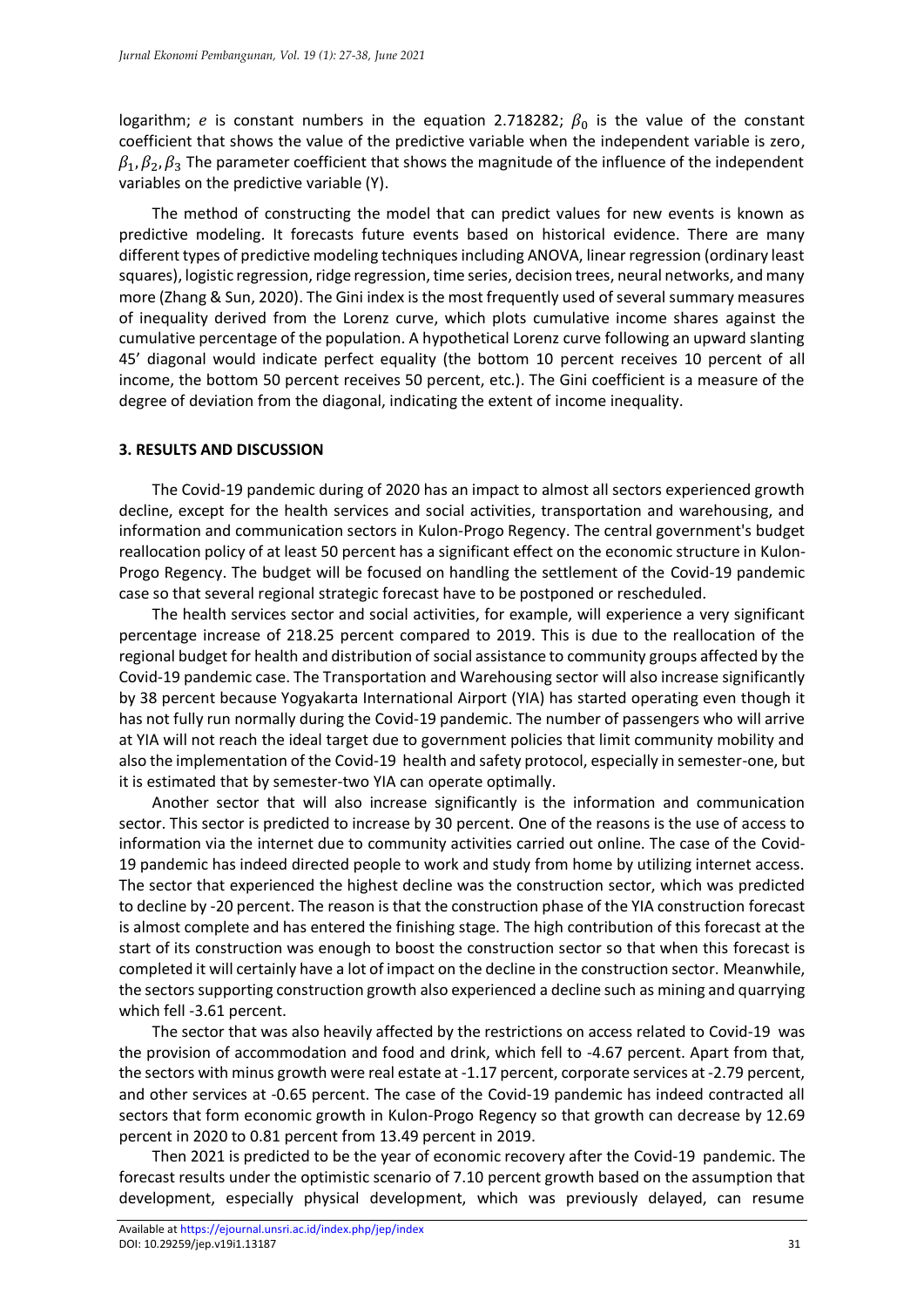operations so that the construction sector is estimated to grow 15 percent at the same time the highest. Likewise, in the moderate and pessimistic scenario, construction is also a sector that is estimated to grow 10 percent. Besides, sectors that are predicted to grow quite significantly are wholesale and retail trade; repair of cars and motorcycles, transportation and warehousing, and provision of accommodation and food and drink. In each scenario, it is forecasted that the sector will grow 7 -10 percent based on economic activity returning to normal coupled with the operation of Yogyakarta International Airport as a booster for economic activity in Kulon-Progo Regency.

Kulon-Progo Regency supported by three main sectors, namely: the construction sector (19,95%), the agriculture, forestry, and fisheries sector (15,86%); large and retail trade; car repair and motorcycle (12,36%). In the third sense the industry can donate, 17 percent of the total economy of Kulon-Progo Regency in 2019. The number of poor people in Kulon-Progo Regency in 2019 has decreased compared with the year 2014, although in the process there are several fluctuations. In 2014, the population was 84.67 thousand. However, in 2015 there was an increase in the number of poor people that was quite significant to 88.13 thousand souls. In the next year 2016, the government of Kulon-Progo was able to reduce the number to 84.34 thousand people. This decline is quite significant because it is below the year number 2014.



**Figure 1.** The Poor Population in Kulon-Progo Regency and Yogyakarta Province, 2014-2019 **Source:** Processed data

At the time of 2014-2016, there were substantial fluctuations due to considerable increase and decline. Only in the next two years is 2017 and 2019 there is a significant decline in numbers. In 2017, the number of poor people decreased to 84.17 thousand, and then it declined again in 2018 to 77.77 thousand. In the year 2019, the decline in poverty figures reached 74.62 thousand. While in Yogyakarta Province, in 2019 the number of poor people was 448.47 thousand inhabitants. The spread of poor people in Yogyakarta Province is dominant in the urban area of 304.66 thousand inhabitants. The rural area is 143.81 thousand inhabitants. Compared to the data from Kulon-Progo and Yogyakarta Province, Kulon-Progo Regency accounted for 16.64 percent of the poor people in Yogyakarta Province. This percentage experienced a reasonably high increase. Because in the year 2014, Kulon-Progo only accounted for 15.54 percent. This percentage indicates that despite the decline in Kulon-Progo regency, it will increase if the number is pair with the Data on the percentage of the number of poor people in the Yogyakarta Province level (Progo, 2020).

Economic growth in 2022-2024 in Kulon-Progo Regency is estimated to continue to increase. The sector whose growth continues to show a significant increase in Transportation and Warehousing by 10.97 percent in 2022 to 19.29 percent in 2024. Also, the Accommodation and Food and Drink Provision sector show the same pattern, in 2022 the growth is 10 percent, 16 percent to 19.98 percent in 2024. Maintaining economic growth during the Covid-19 pandemic is not easy, therefore the Kulon-Progo Regency government continues to focus on three things. First, health and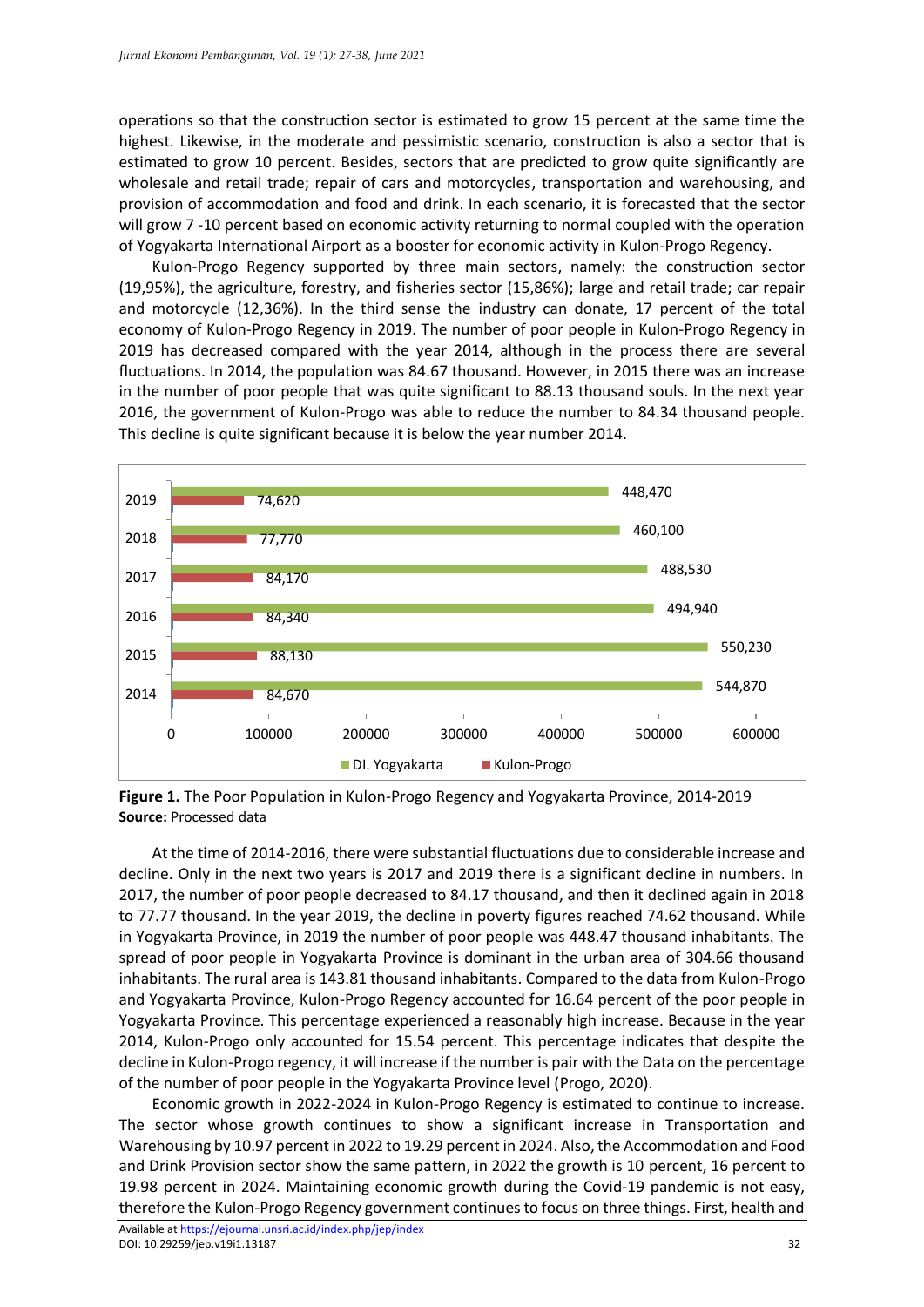humanitarian problems must be addressed. Second, to ensure the condition of the community, especially the social safety net, to the lowest communities and how to protect the economic business sector so that it does not suffer damage or survive in difficult situations. Next is protecting financial sector stability.

| Approach    | ັ<br>Adj. $R^2$ | <b>F-Stat</b> | df1 | df <sub>2</sub> | Sig.  |
|-------------|-----------------|---------------|-----|-----------------|-------|
| Linear      | 0.031           | 0.190         | 1   | 6               | 0.678 |
| Logarithmic | 0.063           | 0.403         |     | 6               | 0.549 |
| Inverse     | 0.085           | 0.556         |     | 6               | 0.484 |
| Quadratic   | 0.093           | 0.256         | 2   | 5               | 0.784 |
| Cubic       | 0.203           | 0.339         | 3   | 4               | 0.800 |
| Compound    | 0.020           | 0.123         | 1   | 6               | 0.738 |
| Power       | 0.049           | 0.312         | 1   | 6               | 0.597 |
| S           | 0.075           | 0.484         | 1   | 6               | 0.513 |
| Growth      | 0.020           | 0.123         | 1   | 6               | 0.738 |
| Exponential | 0.020           | 0.123         | 1   | 6               | 0.738 |
| Logistic    | 0.020           | 0.123         |     | 6               | 0.738 |

**Table 1.** Forecasting Methods Selection

**Source:** Authors calculations

From 2021 to 2024, it is estimated that it will continue to show an increase of up to 10.06 percent in 2024. The decline in Gross Regional Domestic Product (GRDP) growth in 2020 was caused by the construction sector which experienced a significant decline reaching -31.12 percent. The accommodation and food and beverage provision sector also experienced a decline in growth at - 1.64 percent. Meanwhile, the Health Services and Social Activities sector was the sector with the highest increase reaching 246.47 percent. The communication and information sector also increased significantly by 35.57 percent. Other sectors that have experienced an increase will not have significant growth. This is because the economy will still focus on efforts to restore the people's purchasing power, which has dropped dramatically due to the Covid-19 pandemic case.

In 2020, the Gini index of the Kulon-Progo Regency is predicted to increase from 0.360 in 2019 to 0.383 in 2020. However, from 2021 to 2024 the Gini index is predicted to continue to decline. This is due to the entry of several long-term forecast investments such as the construction of the Tanjung Adikarta port, the construction of the Borobudur Temple Buffer Zone, and the construction of the Menoreh Surgical road. Besides, there are also other forecast such as the development of rail access from Kedundang Station to the airport, construction of an airport underpass, the Kamijoro Government Business Entity Cooperation Plan, and Tanjung Adikarto Port. The growth rate is predicted to increase in 2022 where the GRDP figure will reach Indonesian IDR.10,073.35 billion. Until 2024, the growth based on constant prices in Kulon-Progo Regency is at IDR.11,796.35 billion with a growth rate of 8.40 percent. GRDP at current prices will slowly improve along with the recovery of economic conditions due to the Covid-19 pandemic case.

In 2021 the poverty line will increase by IDR.10,174 to IDR.352,140 per capita per person per month with the percentage of poor people decreasing to 18.58 percent. The year 2022 is predicted to be a turning point in improving poverty in Kulon-Progo Regency. The poverty line will increase by IDR.9,810 to IDR 361,950 per capita per person per month with the percentage of poor people returning to decline to 18.33 percent. This excellent graph in 2022 is due to the effects of the Covid-19 pandemic which is estimated to have ended and economic activity has returned to normal. In addition to the large forecast already operating, it will revive the economy of the Kulon-Progo Regency. In 2023, the increase in the poverty line will slow down from IDR.9,446 to IDR.371,396 per capita per person per month with the percentage of poor people reducing to 18.10 percent. Until the end of 2024, the poverty line is predicted to increase again to IDR.380,477 with the percentage of poor people reducing to 17.88 percent.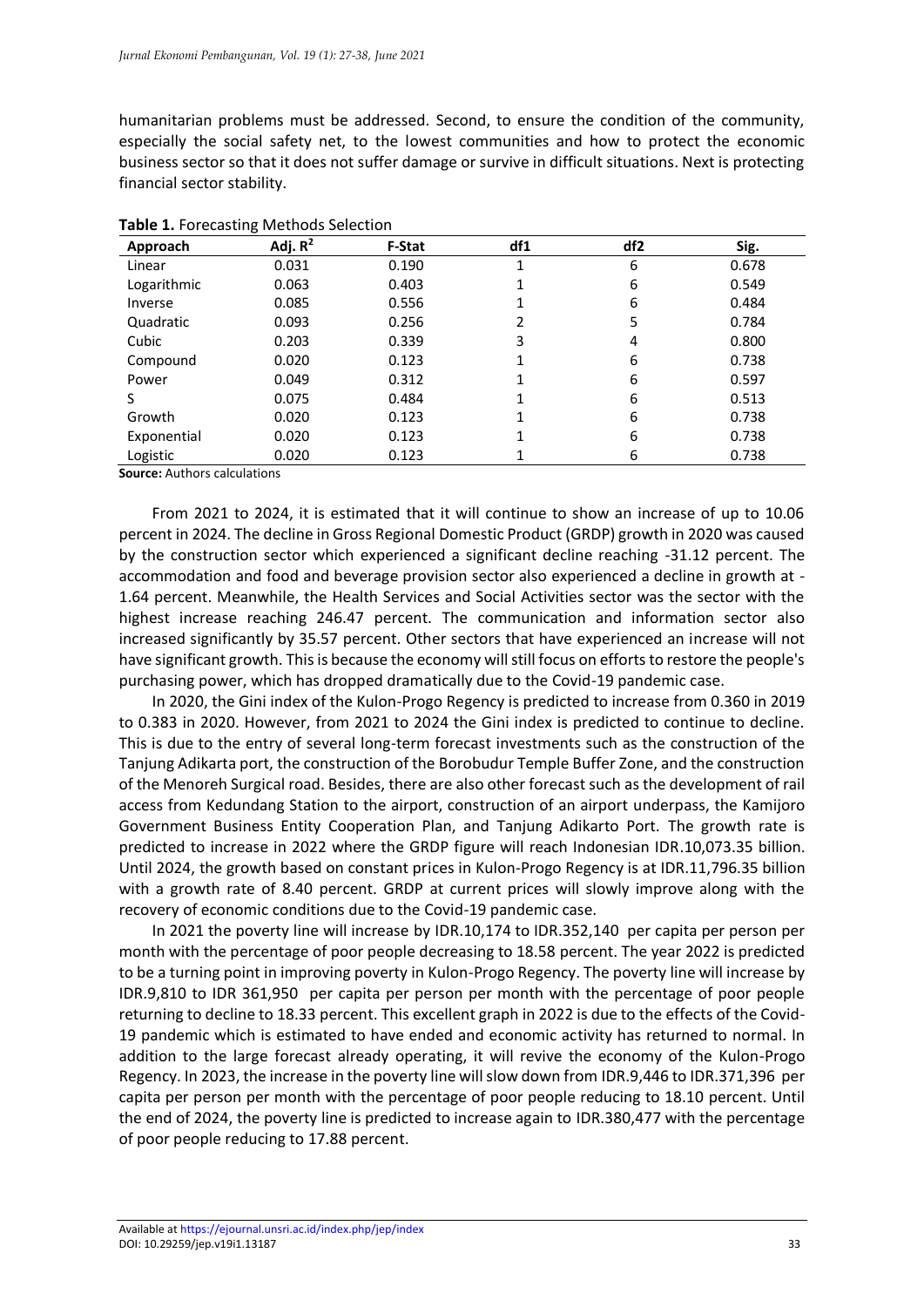|             | Gini ratio results |       |       |          |          |          |          |          |          |
|-------------|--------------------|-------|-------|----------|----------|----------|----------|----------|----------|
| Approach    | 2020               | 2021  | 2022  | 2023     | 2024     | 2025     | 2026     | 2027     | 2028     |
| Linear      | 0.361              | 0.359 | 0.357 | 0.355    | 0.352    | 0.350    | 0.348    | 0.345    | 0.343    |
| Logarithmic | 0.363              | 0.362 | 0.361 | 0.360    | 0.359    | 0.358    | 0.357    | 0.357    | 0.356    |
| Inverse     | 0.366              | 0.366 | 0.366 | 0.366    | 0.365    | 0.365    | 0.365    | 0.365    | 0.365    |
| Quadratic   | 0.401              | 0.419 | 0.439 | 0.462    | 0.489    | 0.519    | 0.552    | 0.588    | 0.628    |
| Cubic       | 0.270              | 0.175 | 0.038 | $-0.146$ | $-0.386$ | $-0.686$ | $-1.056$ | $-1.500$ | $-2.026$ |
| Compound    | 0.362              | 0.360 | 0.359 | 0.357    | 0.355    | 0.353    | 0.351    | 0.350    | 0.348    |
| Power       | 0.363              | 0.362 | 0.361 | 0.360    | 0.359    | 0.358    | 0.358    | 0.357    | 0.357    |
| S           | 0.365              | 0.365 | 0.365 | 0.365    | 0.364    | 0.364    | 0.364    | 0.364    | 0.364    |
| Growth      | 0.362              | 0.360 | 0.359 | 0.357    | 0.355    | 0.353    | 0.351    | 0.350    | 0.348    |
| Exponential | 0.362              | 0.360 | 0.359 | 0.357    | 0.355    | 0.353    | 0.351    | 0.350    | 0.348    |
| Logistic    | 0.362              | 0.360 | 0.359 | 0.357    | 0.355    | 0.353    | 0.351    | 0.350    | 0.348    |

| Table 2. Comparative Results of Estimating Income Inequality in Kulon-Progo Regency |  |  |  |
|-------------------------------------------------------------------------------------|--|--|--|
|-------------------------------------------------------------------------------------|--|--|--|

**Source:** Authors calculations

The number of poor people is also predicted to continue to decrease until 2024. In 2020, the number of poor people was 83.39 thousand people, an increase of 8.77 thousand from 2019 of 74.62 thousand people. The high number of poor people in 2020 is mainly due to disrupted economic activity and affecting population income due to the Covid-19 pandemic. Besides, Covid-19 has also resulted in many people losing their jobs, decreasing purchasing power, and still limited employment opportunities. The economy is getting sluggish because of this case forcing many companies to reduce the number of employees as a form of rationalization of reduced incoming turnover. In 2021, marked by the normal operation of the YIA, it will have an impact on increasing community mobility and affecting formal and informal economic sectors. So it is predicted that the number of poor people will decrease to 79.83 thousand people.



**Figure 2**. Forecast Gini Index from 2015-2024 **Source**: Authors Calculation

To show the level of equal distribution of community income distribution, high, medium, or low inequality can be quantitatively analyzed using the Gini Index. The Gini Index values range from 0 to 1. The closer to one, it is said that the level of income inequality of the population is widening, or approaching perfect inequality. Conversely, the closer to 0 the income distribution is more evenly distributed, or closer to perfect equality.

In 2021, the Gini index is predicted to be at 0.378. Then it dropped slightly to 0.375 in 2022. The same thing happened in 2023, where the Gini index will decline to 0.374. Until the end of 2024, the Gini index of Kulon-Progo Regency is predicted to be 0.373 (Figure 2). Several experts explained that the Gini Index is not only based on the value of income inequality but also influenced by other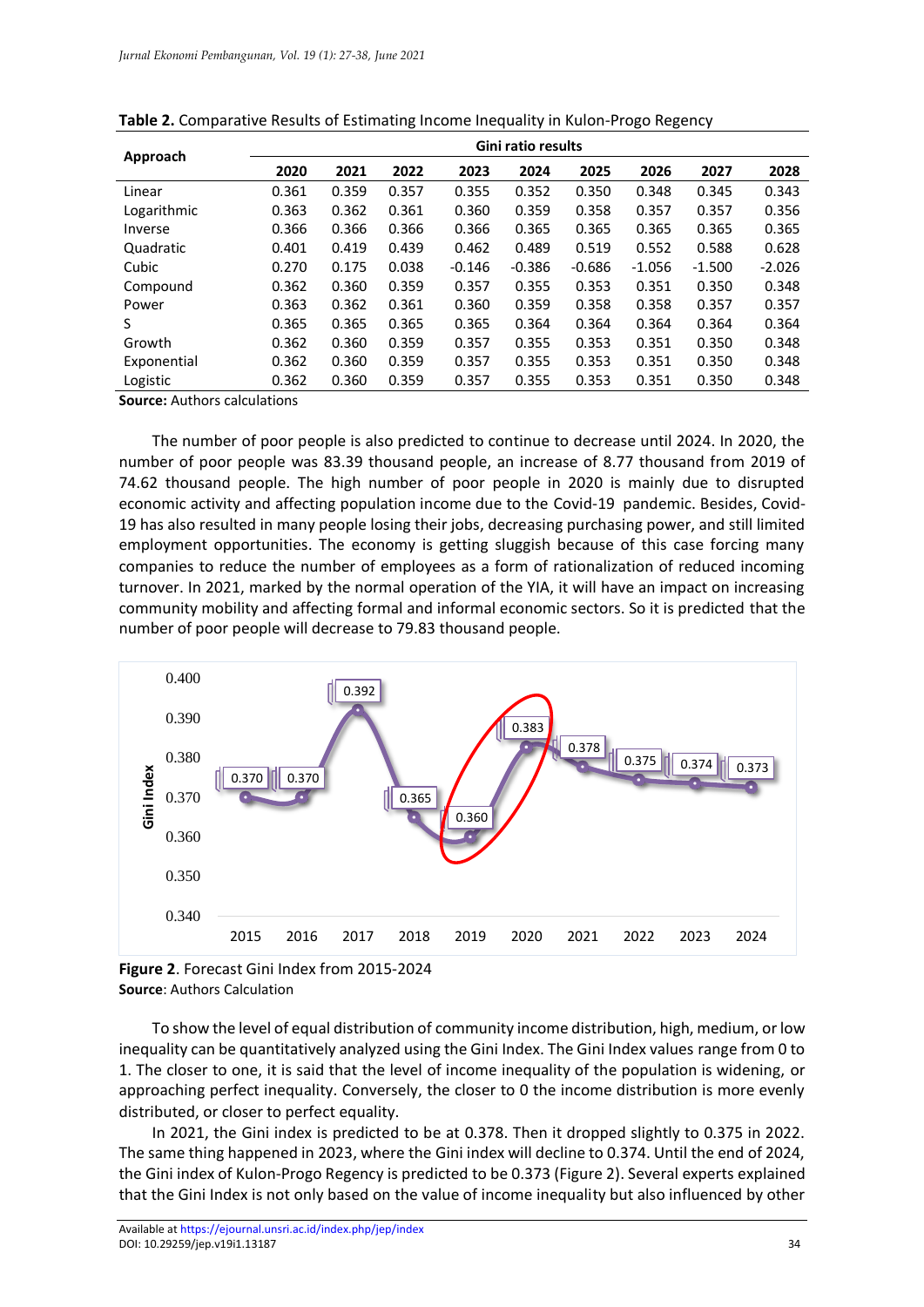factors such as the composition of sectoral economic growth and demographic structure. One of the predictions of the high Gini index in Kulon-Progo Regency is because the high Gini ratio is influenced by high economic growth in the service sector and the relatively large composition of the unproductive age population.

Inequality will get worse if the welfare level of the lower-income group grows slowly or even falls, while the welfare level of the upper-income group proliferates. Inequality will always exist in the development process, especially in the early stages of development. The widening gap will give birth to various dissatisfaction, which if it continues to accumulate, can cause unrest that leads to several types of horizontal conflicts that occur in society. In 2022, it is predicted that the poor population will again decrease to 79.33 thousand people. One of the reasons is that the tourism and industrial sectors will continue to increase given the strategic position of Kulon-Progo Regency which is the link between Yogyakarta and Central Java Provinces. The forecast for the construction of the south ring line and the development of industrial designated areas in Sentolo and Temon Districts will affect the increase in community economic activity. It is predicted that the poor population in Kulon-Progo Regency will continue to decline until 2024, with the number of poor people reaching 78.43 thousand people.

The various efforts have been made by the Kulon-Progo Regency Government to reduce the impact of the Covid-19 pandemic on the economy, such as labor-intensive program as a policy in overcoming income distribution inequality, there are 63 labor-intensive programs in Kulon-Progo Regency, all of which are physical infrastructure forecast such as road works (conblock) and dam. The package details include 52 packages worked on in the 2020 revised APBD, and the remaining 11 packages in pure regional budgets. The total funds disbursed for the entire package reached IDR.5 billion. For the municipal budget of IDR.400 million, for the pure regional budget of IDR.700 million, and for the Revised Regional Budget of IDR.4 billion. The progress of labor-intensive development carried out in pure regional budgets, there are seven points that have reached 99 percent and one point 45-50 percent. The remaining one point will be worked on in the Amendment budget which is currently still waiting for the evaluation results at the provincial level along with the other 51 packages being worked on in the revised APBD. These programs and policies are expected to influence the course of the economy due to the Covid-19 pandemic and expand employment to reduce poverty. This program also supports the Kulon-Progo Regency policy in fulfilling community resources, and the labor-intensive structure of this infrastructure, especially in unemployment.

The poverty line in Kulon-Progo Regency is predicted to increase slightly in 2020 even though the prolonged case of the Covid-19 pandemic affects people's economic activities. Mainly the impact on people's income is decreasing. The poverty line is the minimum standard of community income in meeting their basic needs. If a person's income is below the poverty line, they are categorized as poor. The ideal condition that must be achieved is to increase the poverty line gradually but followed by a decrease in the number of poor people. This shows that the community's income has gradually increased and the poor has decreased.

The forecast graph of the poverty line and the percentage of poor people in Kulon-Progo Regency, it is quite good. The poverty line gradually increases every year and is indicated by the percentage of poor people decreasing. Even though in 2020, the increase in the percentage of poor people was quite high due to the Covid-19 pandemic. In 2020, the poverty line rate is IDR.341,966 with a percentage of the poor at 19.56 percent. The poverty line will increase by IDR.10,174 to IDR.352,140 with the percentage of poor people decreasing to 18.58 percent. The year 2022 is predicted to be a turning point in improving poverty in Kulon-Progo Regency. The poverty line will increase by IDR.9,810 to IDR.361,950 with the percentage of poor people returning to decline to 18.33 percent. This excellent graph in 2022 is due to the effects of the Covid-19 pandemic which is estimated to have ended and economic activity has returned to normal. In addition to the large forecast already operating so that it will revive the economy of Kulon-Progo Regency.

Compared with some of the other findings of the recent study, some similarities and differences can be compared. During the recession, a large increase in the size of compensation partly compensated for the loss of consumer income for all people, regardless of their role in the household disposable income distribution (O'Donoghue et al., 2020 and Teguh & Bashir, 2019).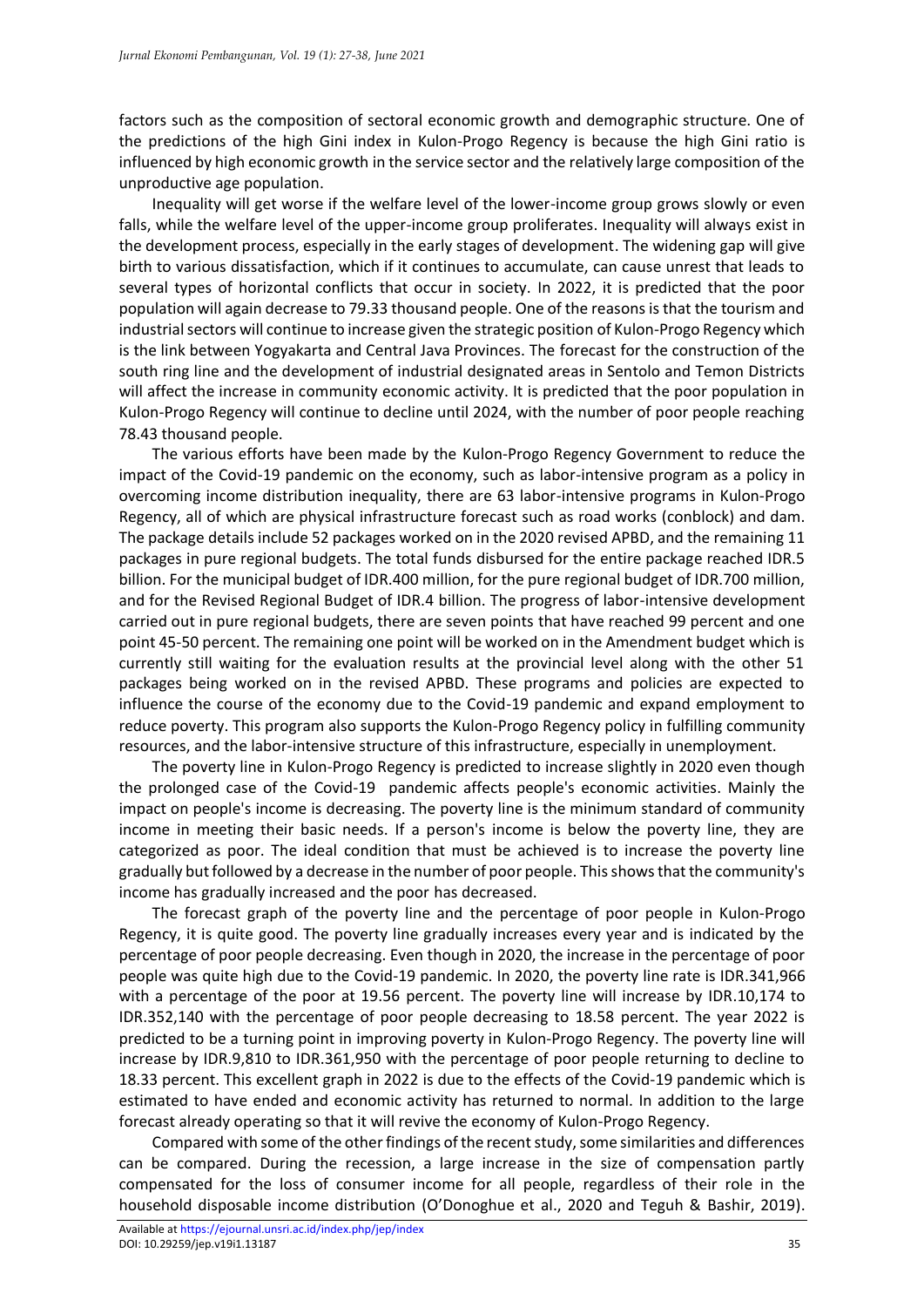Impacts on GDP's income components are presented (at factor cost) in Africans. When both direct and indirect (knock-on) effects are taken into account, GDP at factor cost decreases by 34 percent. Direct lockout policy shocks account for about 14 percent of the 34, while indirect impacts account for about 20 percent. Notably, the negative effect on wages is greater for employees with fewer qualifications (Arndt et al., 2020). In case of South Africa, Jiwani & Antiporta (2020) findings that differences between the richest and poorest households are troubling, with disparities of up to 63.7 percentage points. In Burundi, the lowest access in the country, with just 3.8 percent of rural residents and 1.7 percent of the poorest households having access to water and soap (Jiwani & Antiporta, 2020).

### **4. CONCLUSIONS**

The Covid-19 increased the income inequality in the Kulon-Progo regency. This discrepancy is caused by a decrease in the buying power of some communities that losing work due to pandemics. Income inequality in the year 2020, the Gini index of Kulon-Progo Regency predicted to increase from 0.360 in 2019 to 0.383 in 2020. Nevertheless, in the year 2021 to 2024, the Gini index is expected to continue to decline with long-term investment. One of the alleged heights of the Gini index in Kulon-Progo because the high Gini ratio is influenced by the high economic growth in the service sector and the composition of the relatively sizeable unproductive age population. It can be done by implementing the process of economic recovery due to Covid-19 pandemic cases through: (1) vulnerable group identification and strengthening the social safety net of the community, and (2) optimizing the utilization and transportation services. Inequality will get worse if the welfare level of the lower-income group grows slowly or even decreases, while the welfare level of the upper-income group grows rapidly. Inequality will always exist in the development process, especially in the early stages of development, but the widening inequality must be controlled. The widening inequality will give rise to various dissatisfaction, which if it continues to accumulate, can cause unrest that leads to various kinds of horizontal conflicts that occur in society.

#### **LIMITATION AND STUDY FORWARD**

The contribution of this study is to use the alternative twelve forecast methods using time series data. Study carried out so far only uses one or two approaches in making forecast. Also, the impact of the Covid-19 pandemic, which has not occurred for a year, is analyzed for its impact on the economy, especially income inequality. Kulon Progo Regency is an area that has experienced very high growth due to the construction of an international airport. To improve future study, it is advisable to use the addition of two different test analysis tools to clarify the impact of a pandemic between the period before and after the pandemic.

#### **ACKNOWLEDGEMENT**

The author would like to thank Sinergi Visi Utama Consulting for Data and theoretical review for this manuscript. The Kulon Progo Regency for data supporting, information related to a real condition, and financial support.

#### **REFERENCES**

- Arndt, C., Davies, R., Gabriel, S., Harris, L., Makrelov, K., Robinson, S., Levy, S., Simbanegavi, W., van Seventer, D., & Anderson, L. (2020). Covid-19 lockdowns, income distribution, and food security: An analysis for South Africa. *Global Food Security*, *26*(May), 100410. https://doi.org/10.1016/j.gfs.2020.100410
- Badan Pusat Statistik. (2020). *Kabupaten Kulon-Progo dalam Angka, 2020 Penyediaan Data untuk Perencanaan Pembangunan*. Kulon-Progo: Badan Pusat Statistik.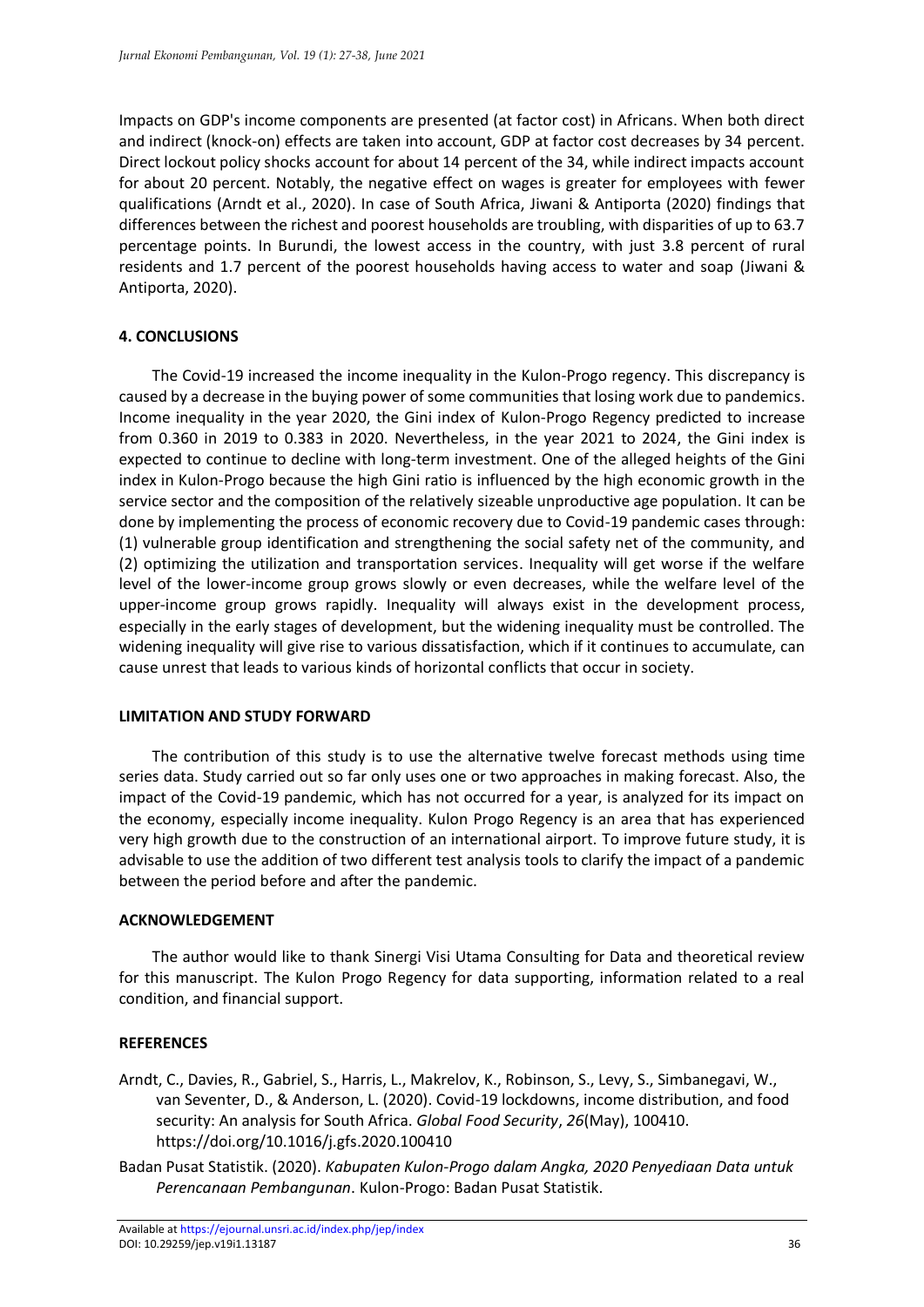- Banerjee, S., Chakrabarti, B. K., Mitra, M., & Mutuswami, S. (2020). On the Kolkata index as a measure of income inequality. *Physica A: Statistical Mechanics and Its Applications*, *545*, 123178. https://doi.org/10.1016/j.physa.2019.123178
- Beaunoyer, E., Dupéré, S., & Guitton, M. J. (2020). COVID-19 and digital inequalities: Reciprocal impacts and mitigation strategies. Computers in human behavior, 111, 106424. https://doi.org/10.1016/j.chb.2020.106424
- Chaudry, A., & Wimer, C. (2016). Poverty is Not Just an Indicator: The Relationship between Income, Poverty, and Child Well-Being. *Academic Pediatrics*, *16*(3), S23–S29. https://doi.org/10.1016/j.acap.2015.12.010
- Choi, S. (2019). Is the current trend of income inequality sustainable? *Sustainability (Switzerland)*, *11*(19). https://doi.org/10.3390/su11195329
- Domicolo, C., & Mahmoud, H. (2020). Degree-Based Gini Index for Graphs. *Probability in the Engineering and Informational Sciences*, *34*(2), 157–171. https://doi.org/10.1017/S0269964819000044
- Fawaz, F., & Frey, E. (2020). The impact of abundancy of resources and regime type on income inequality: The case of less-developed countries. *Kasetsart Journal of Social Sciences*, *41*(1), 1–7. https://doi.org/10.1016/j.kjss.2018.05.015
- Furman, E., Kye, Y., & Su, J. (2019). Computing the Gini index: A note. *Economics Letters*, *185*, 108753. https://doi.org/10.1016/j.econlet.2019.108753
- Giorgi, G. M., & Gigliarano, C. (2017). the Gini Concentration Index: a Review of the Inference Literature. *Journal of Economic Surveys*, *31*(4), 1130–1148. https://doi.org/10.1111/joes.12185
- Jiwani, S. S., & Antiporta, D. A. (2020). Inequalities in access to water and soap matter for the COVID-19 response in sub-Saharan Africa. *International Journal for Equity in Health*, *19*(1), 10–12. https://doi.org/10.1186/s12939-020-01199-z
- Lau, L. L., Hung, N., Go, D. J., Ferma, J., Choi, M., Dodd, W., & Wei, X. (2020). Knowledge, attitudes and practices of COVID-19 among income-poor households in the Philippines: A crosssectional study. *Journal of Global Health*, *10*(1). https://doi.org/10.7189/JOGH.10.011007
- Liegghio, M., & Caragata, L. (2020). COVID-19 and Youth Living in Poverty: The Ethical Considerations of Moving From In-Person Interviews to a Photovoice Using Remote Methods. *Affilia - Journal of Women and Social Work*, 1–7. https://doi.org/10.1177/0886109920939051
- Maroko, A. R., Nash, D., & Pavilonis, B. T. (2020). COVID-19 and Inequity: a Comparative Spatial Analysis of New York City and Chicago Hot Spots. *Journal of Urban Health*, 461–470. https://doi.org/10.1007/s11524-020-00468-0
- O'Donoghue, C., Sologon, D. M., Kyzyma, I., & McHale, J. (2020). Modelling the Distributional Impact of the COVID-19 Crisis\*. *Fiscal Studies*, *41*(2), 321–336. https://doi.org/10.1111/1475- 5890.12231
- Patel, J. A., Nielsen, F. B. H., Badiani, A. A., Assi, S., Unadkat, V. A., Patel, B., Ravindrane, R., & Wardle, H. (2020). Poverty, inequality and COVID-19: the forgotten vulnerable. *Public Health*, *183*, 110–111. https://doi.org/10.1016/j.puhe.2020.05.006
- Policardo, L., Sanchez Carrera, E. J., & Risso, W. A. (2019). Causality between income inequality and corruption in OECD countries. *World Development Perspectives*, *14*(February), 100102. https://doi.org/10.1016/j.wdp.2019.02.013
- Power, M., Doherty, B., Pybus, K., & Pickett, K. (2020). How COVID-19 has exposed inequalities in the UK food system: The case of UK food and poverty. *Emerald Open Research*, *2*, 11. https://doi.org/10.35241/emeraldopenres.13539.2
- Robles Aguilar, G., & Sumner, A. (2020). Who are the world's poor? A new profile of global multidimensional poverty. *World Development*, *126*, 104716. https://doi.org/10.1016/j.worlddev.2019.104716